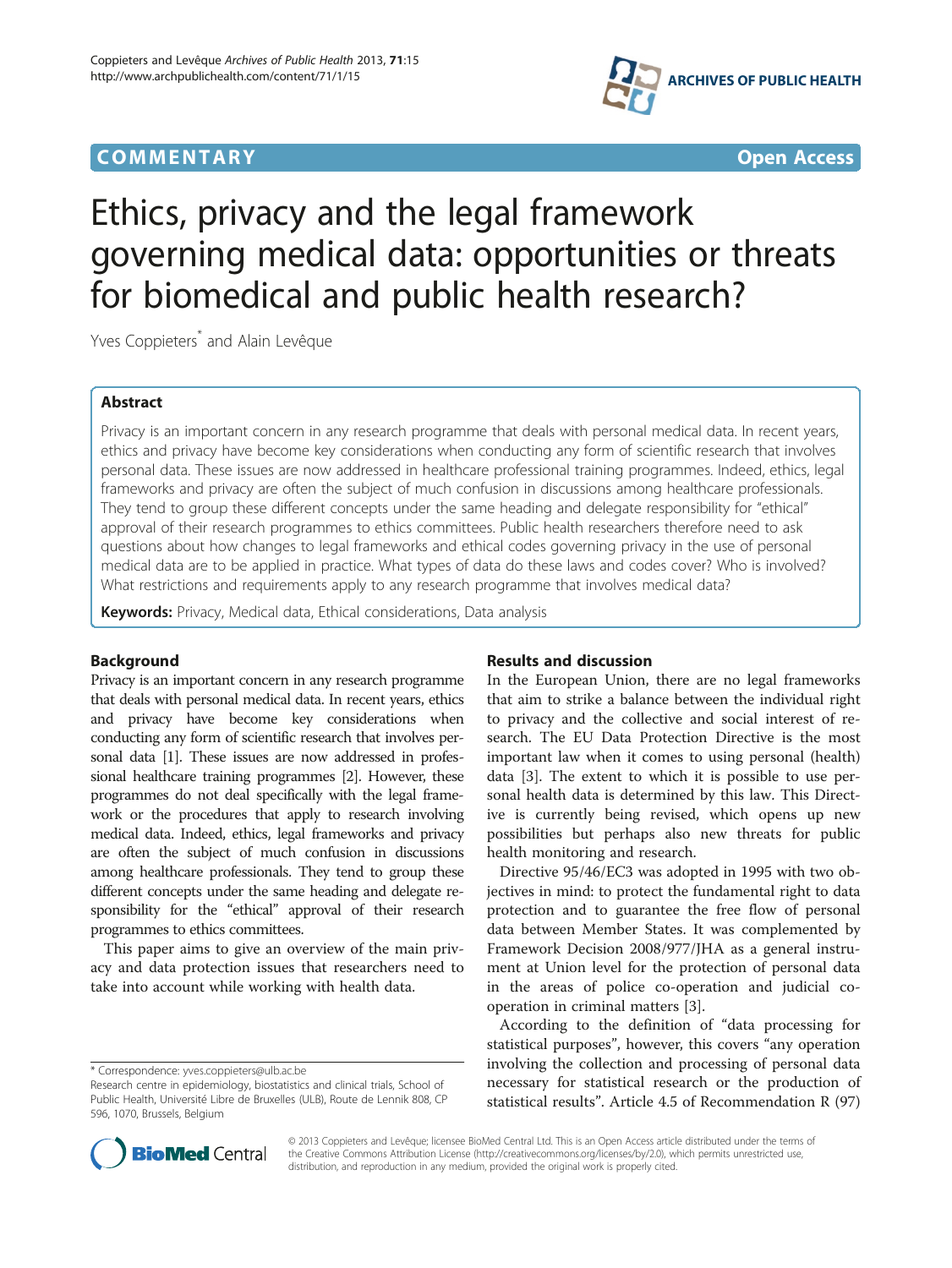5 on the protection of medical data states that "medical data concerning unborn children should be considered as personal data and enjoy a protection comparable to the protection of the medical data of a minor" [[4](#page-3-0)]. This document also contains recommendations covering the processing of genetic data [[5\]](#page-3-0).

As well as this European regulation, there are also national legal frameworks that aim to strike a balance between the individual right to privacy and the collective and social interest of research [[6\]](#page-3-0).

These laws often only cover a specific aspect of privacy – i.e. personal data – and only apply to certain types of individual, certain types of data processing, etc. Public health researchers therefore need to ask questions about how changes to legal frameworks and ethical codes governing privacy in the use of personal medical data are to be applied in practice. What types of data do these laws and codes cover? Who is involved? What restrictions and requirements apply to any research programme that involves medical data?

#### Types of data and research concerned

Data concerning deceased individuals are in principle not protected and their use is not governed by legal frameworks. The Working Party on the protection of individuals with regard to the processing of personal data set up by Directive 95/46/EC of the European Parliament and of the Council of 24 October 1995 issued in this regard its interpretation of data of deceased persons: "Information relating to dead individuals is therefore in principle not to be considered as personal data subject to the rules of the Directive, as the dead are no longer natural persons in civil law. However, the data of the deceased may still indirectly receive some protection in certain cases" [\[7,8](#page-3-0)].

The majority of national legal frameworks only cover a specific aspect of privacy  $-$  i.e. personal data concerning individuals which are processed in some way. In order to be classed as "personal", the data must not only refer to an individual but it must also be possible to identify the individual from such personal data (the one definition used within the EU legal data protection framework). In this respect, it is important to make a distinction between directly identifiable data and indirectly identifiable data. The implications for researchers are indeed not the same. If the data are indirectly identifiable through the codification of an independent organism, the constraints for the search should be decreased. However, this distinction is purely theoretical, as no such distinction is made in law between these two types of data. This distinction generally applies to electronic files rather than paper-based records.

Personal medical data contain medical information collected in the context of healthcare. Together, these

data form an individual's medical record. In most cases, this record is stored in electronic format for ease of transfer and dissemination. This raises the potential, however, for violations of privacy, including the risk that medical data may be used for purposes other than healthcare. The definition of "personal medical data" goes beyond information related solely to healthcare, however. It also covers personal data which, due to their nature or the way in which they are used, reveal information about an individual's past, current or future physical or mental health [\[9](#page-3-0)].

In terms of data processing – i.e. any operation performed on data, such as collection, recording, organization, storage, adaptation or modification, extraction, consultation, use, transmission, dissemination or any other form of disclosure – it is important to make a clear distinction between personal data, key-coded data and anonymous data.

The use of anonymous data or key-coded data should not primarily be seen as a means to avoid risk of prosecution. The main concern is the protection of the privacy of an individual. If the researchers fail, then there is indeed a risk of prosecution. Moreover, medical information is sensitive information and by definition prohibited from being processed. Although the legislation might seem stringent and to hamper research, the main goal should still be to install ethical reflection. In such cases, it is wise to seek the assistance of a privacy inspectorate – such as an ethics committee, a privacy protection body or an independent technical organization – to check that the research programme complies with applicable privacy legislation. The relevant body is often specified in national laws.

National data protection laws indeed try to strike such a balance taking into account both personal and societal interests.

#### Protection of personal medical data

In terms of data security, this involves the obligation in several national laws, to appoint a security advisor. The security advisor should always have all the information necessary to perform its duties properly and timely. There are national guidelines for information security of personal data that define the objectives of safety limits for each institution - legal person, business or government - which keeps, uses, processes or communicates personal data and whose treatment requires prior authorization.

Information security is the set of management measures that ensure the confidentiality, integrity and availability of all forms of information [both electronic (digital) form and on paper are preserved], in order to ensure continuity of information and keeping the possible consequences of information security incidents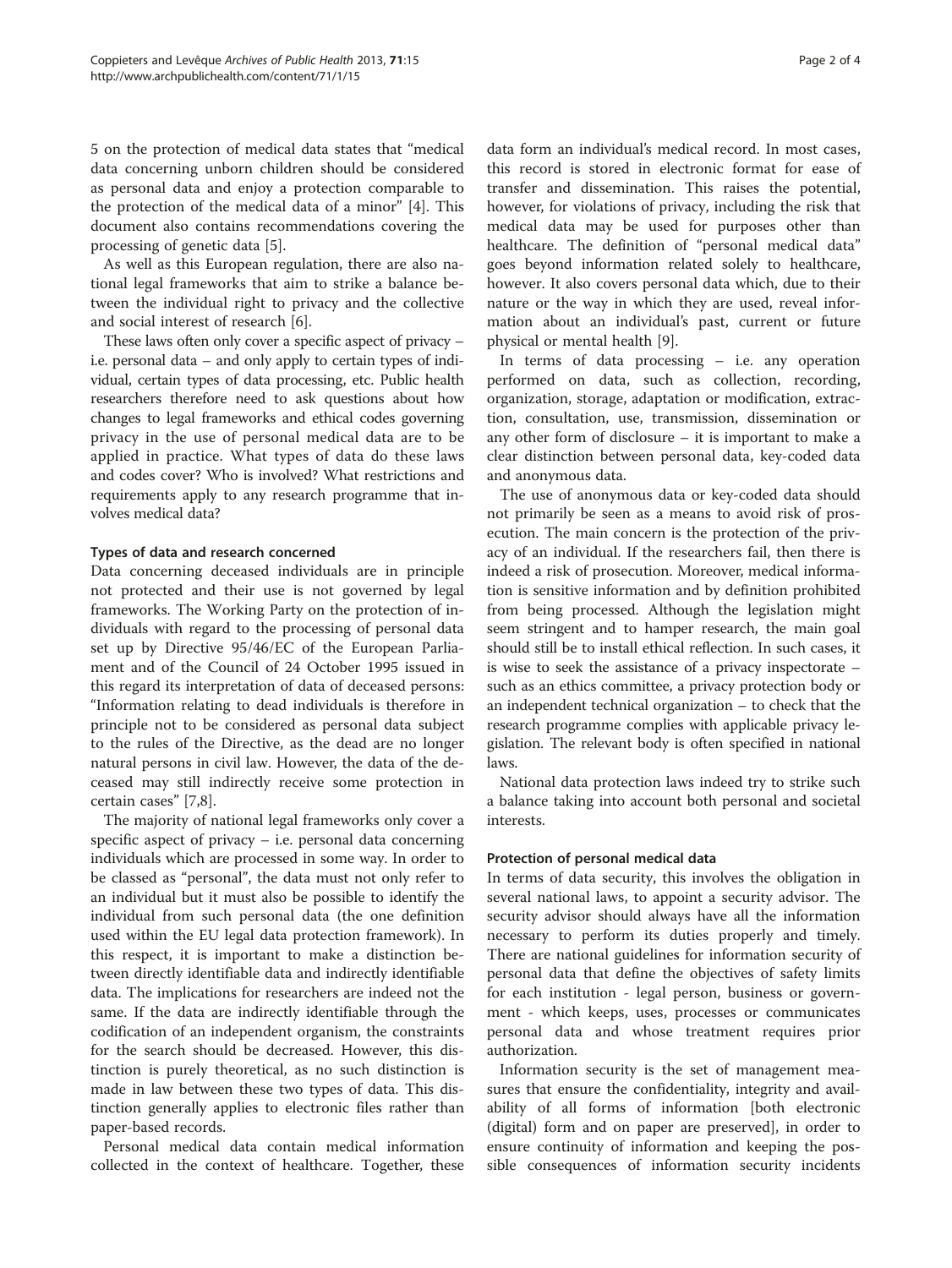within an acceptable predefined level. "Management measures" refers to all measures relating to policy, procedures, guidelines, methods and organizational structures. These measures can be of a managerial, technical or management level.

## Rights of the individual and obligations incumbent on the controller

Under privacy laws, the individual to whom the data is related has a certain number of rights. Similarly, the controller has a certain number of obligations. Any form of use that fails to comply with these rights and obligations may therefore be considered illegal. The majority of these rights and obligations concern the protection of the individual's fundamental rights and freedoms, and in particular their right to privacy. The individual also has the right to request information from the controller and to access his or her personal data. This provision allows individuals to monitor and limit how their data are processed, check the accuracy of data and ensure that their data are used in proportion and for acceptable purposes. Furthermore, individuals have the right to object to the use of their data, the right to rectify data, the right not to be subject to automatic decisions that are individual in character, and the right to appeal.

For example, an individual can correct data, request additional information on their use, or simply remove data (through their health data). In practical terms, a scientific researcher may be exempted from the obligation to inform the individual where it would be impossible or where it would require a disproportionate effort by the researcher to do so [[10](#page-3-0)]. The health data are collected on a voluntary basis directly from the participants concerned so no authorization for carrying out health information system, but a recommendation to respect privacy protection rules.

## Roles and obligations incumbent on ethical and legal framework inspectorates

At present, any researcher who wishes to analyse personal medical data must seek approval from the relevant legal inspectorate (ethics committee, expert committee or national privacy protection body) [\[9](#page-3-0)]. These bodies are responsible for passing judgement on privacy-related matters concerning data processing activities and for handling complaints from individuals who believe that their privacy has been infringed. However, there is no official framework governing the procedures requested by research sponsors or funding providers, despite the fact that they are often considered the "controllers" (even where they sub-contract the actual data processing work to a team of external researchers). In many cases, these institutions require research controllers to comply with national laws, to demonstrate that their request is

ethically acceptable and to disclose whether the data requested are anonymous or personally identifiable.

The definition and interpretation of the role and responsibility of controller and processor differ over time and across EU Member States. "The concept of data controller and its interaction with the concept of data processor play a crucial role in the application of Directive 95/46/EC, since they determine who shall be responsible for compliance with data protection rules, how data subjects can exercise their rights, which is the applicable national law and how effective Data Protection Authorities can operate" (Opinion 1/2010 on the concepts of "controller" and "processor" by the Working Party on the protection of individuals with regard to the processing of personal data set up by Directive 95/46/EC of the European Parliament and of the Council).

Notwithstanding the practical and institutional restrictions that it raises, privacy compliance represents a major opportunity for all personal data research programmes in both the public and private sectors. Some research companies are now developing their own codes of practice and ethics for their specific fields [\[11](#page-3-0)]. This field-specific approach is essential in ensuring that the company meets its legal data management obligations and that its research is conducted under a wider ethical framework that considers the rights of all stakeholders and offers maximum protection for personal (and often sensitive) data. This also means that researchers should, wherever possible, aim to work with anonymous or key-coded data [\[12](#page-3-0)].

A field-specific approach regarding procedures for dealing with data protection is necessary. ISO 9001 norm defines the requirements for the organization of a system of quality management.

## Conclusions

However, the current legal and regulatory situation does not encompass such a field-specific approach [\[13\]](#page-3-0). The questions raised in this paper could be set against the current review and reform of the EU legislation on privacy protection. The national data protection acts are not still based on the EU legal framework. In the EU and at national level, there are not enough legal frameworks that try to strike a balance between data protection for the individual, societal interests and support for research.

#### Abbreviations

EU: European Union; ISO: International Organization for Standardization.

#### Competing interests

The authors declared that they have no competing interest.

#### Authors' contributions

YC drafted the manuscript. AL commented the draft versions. Both authors read and approved the final manuscript.